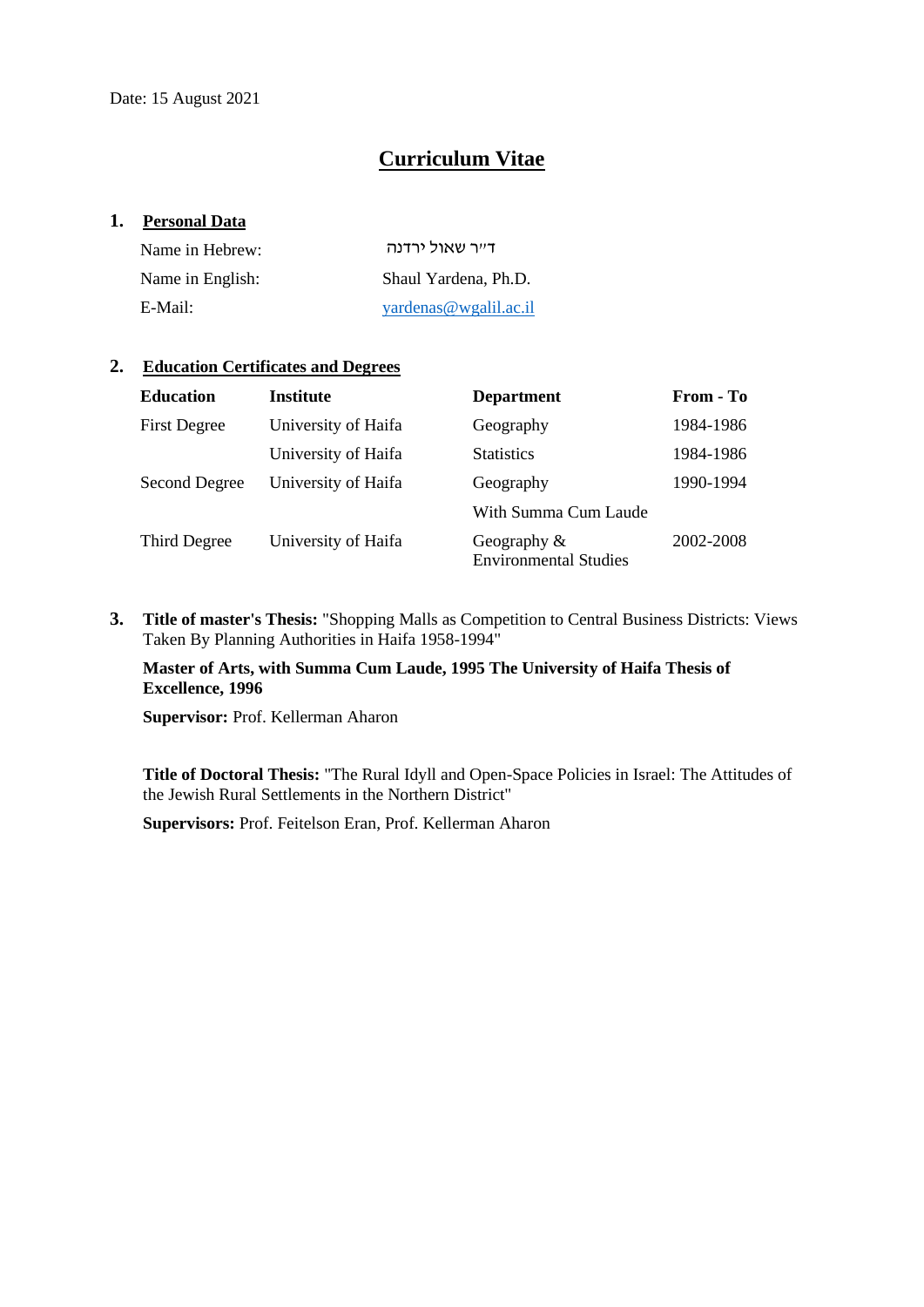| Rank                                            | % Position | From-To       | <b>Names of Institution and Department</b>                                                                                  |
|-------------------------------------------------|------------|---------------|-----------------------------------------------------------------------------------------------------------------------------|
| Lecturer<br>Senior teacher<br>(since 5/2020)    | 100        | 2004 -current | Western Galilee Academic College.<br>Department of Sociology and the<br><b>Multidisciplinary Department</b>                 |
| Research<br><b>Fellow Track</b><br>"Researcher" | partial    | 2004-2005     | University of Haifa, Department of<br>Geography & Environmental Studies                                                     |
| Lecturer                                        | partial    | 2007-2009     | Oranim Academic College, Department of<br>Geography                                                                         |
|                                                 |            | 1995-1998     |                                                                                                                             |
| Adjunct<br>Lecturer                             | partial    | 1995-current  | University of Haifa, Department of<br>Geography & Environmental Studies                                                     |
| Adjunct<br>Lecturer                             | partial    | 2012-2015     | University of Haifa, The Multidisciplinary<br>Department                                                                    |
| Lecturer                                        | partial    | 1995-1998     | The Alperin Regional College of the<br>Jordan Valley, (Bar Ilan University<br>College), Department of Geography             |
| Lecturer                                        | partial    | 1995-1998     | The Alperin Regional College of the<br>Jordan Valley, Certification Studies, The<br>Jordan Valley, Israel.                  |
| Lecturer                                        | partial    | 1995-1999     | Western Galilee College, (Bar Ilan<br>University College). Multidisciplinary<br>Studies.                                    |
| Research<br>Assistant                           | partial    | 1995          | University of Haifa, Dean of Faculty of<br>Social Sciences,                                                                 |
| Research<br>Assistant                           | partial    | 1995          | University of Haifa, Department of<br>Geography,                                                                            |
| Lecturer                                        |            | 1995-1996     | Gordon - Academic College for Education                                                                                     |
| Teaching                                        | partial    | 1991-1992,    | The National Security College                                                                                               |
| Assistant                                       |            | 1994          |                                                                                                                             |
| Lecturer                                        | partial    | 1992          | Regional School for Teachers and<br><b>Educators Continuing Education</b><br>Programs, Regional Educational Center<br>Haifa |
| Teaching<br>Assistant                           | partial    | 1990-1995     | University of Haifa, Department of<br>Geography,                                                                            |

# **4. Academic Ranks**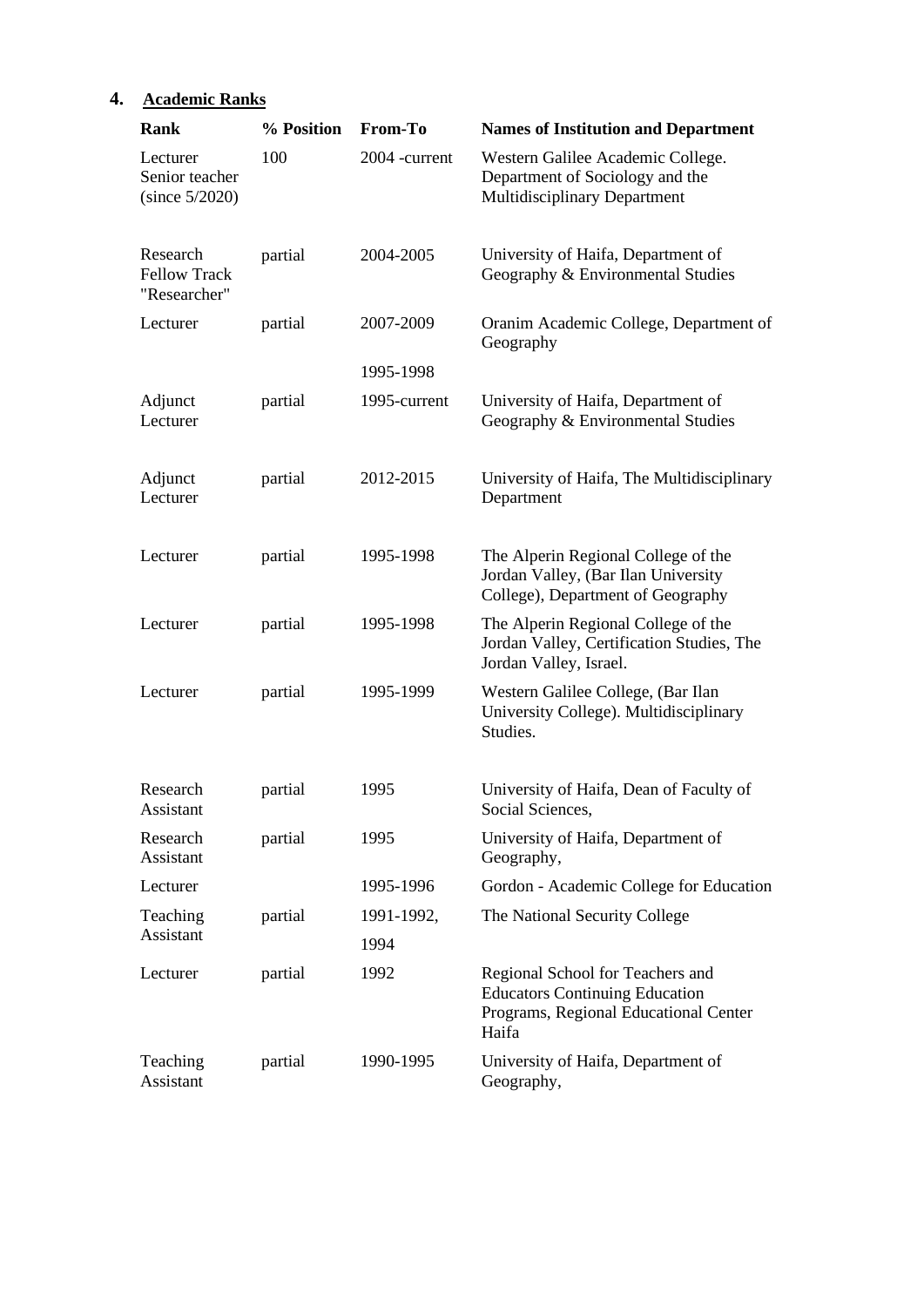# **5. Supervising Graduate and Post-Graduate Students**

Names of M.A. Students (supervised by the lecturer)

| <b>Name of Student</b> | <b>Year of Completion</b>                                          | <b>Co-Supervisor</b>  |
|------------------------|--------------------------------------------------------------------|-----------------------|
| Harel Gotfraiend       | Started at 2008 but didn't<br>finish because of health<br>problems | Prof. Deborah Shmueli |

# **6. Grants and Awards**

| Year                     | <b>Name of Grant/Award</b>                                                                                                                                                    |  |  |
|--------------------------|-------------------------------------------------------------------------------------------------------------------------------------------------------------------------------|--|--|
| 2002                     | Faculty Teaching Excellence award, Faculty of Social Sciences, University of<br>Haifa                                                                                         |  |  |
| 1999-2003                | At the Top Tenth in Teaching, University of Haifa.                                                                                                                            |  |  |
| 1999-2002                | A Geography Department Excellence in Teaching, University of Haifa.                                                                                                           |  |  |
| 2010                     | Western Galilee Academic Collage, July 2010, 3,700 NIS, for editing book<br>review and for an article Rural Idyll.                                                            |  |  |
| <b>Doctoral Studies:</b> |                                                                                                                                                                               |  |  |
| 2002                     | Yad Tabenkin: Documentary Ideological and Research Centre of the Kibbutz<br>Movement, Scholarship. (8000 Israeli Shekel).                                                     |  |  |
| 2001                     | Hakeren Hakayemit L'Israel, Scholarship. (8500 Israeli Shekel)                                                                                                                |  |  |
| 2000                     | Hakeren Hakayemit L'Israel, Scholarship. (8500 Israeli Shekel).                                                                                                               |  |  |
| 2000                     | Frenkel Foundation, Research Grant. (8000 Israeli Shekel).                                                                                                                    |  |  |
| 2000                     | Galilee and Haifa Research Institute, Research Grant. (4000 Israeli Shekel).                                                                                                  |  |  |
| 1998                     | Municipality of Rechasim, Education Department, Scholarship of Excellence,<br>(2000 Israeli Shekel).                                                                          |  |  |
| 1998                     | Graduate Studies Authority, University of Haifa, Research Grant. (4000)<br>Israeli Shekel).                                                                                   |  |  |
| 1998                     | Rieger Foundation (Santa Barbara, California) - JNF Fellow in Environmental<br>Studies. (20,000 Israeli Shekel).                                                              |  |  |
| <b>Masters Studies:</b>  |                                                                                                                                                                               |  |  |
| 1996                     | The University of Haifa Thesis of Excellence, (The Mall as Competition to<br>the Central Business District).                                                                  |  |  |
| 1996                     | The Dean of Advanced Studies, University of Haifa, Scholarship of<br>Excellence, in honor of receiving the 1996 University Thesis of Excellence.<br>(3,000 Israeli Shekel).   |  |  |
| 1996                     | The Faculty of Social Sciences, University of Haifa, Scholarship of<br>Excellence, in honor of receiving the 1996 University Thesis of Excellence.<br>(3,000 Israeli Shekel). |  |  |
| 1995                     | Knesset (Israel's parliament) Honors for excellence in graduate studies.                                                                                                      |  |  |
| 1994                     | Keren Mifal HaPies named for Pinches Sapir, Research Grant for Urban<br>Studies. (5,000 Israeli Shekel).                                                                      |  |  |
| 1994                     | Commerce and Industry Office, Haifa, Research Grant. (4000 Israeli Shekel).                                                                                                   |  |  |

1993 Galilee and Haifa Research Institute, Research Grant (4000 Israeli Shekel)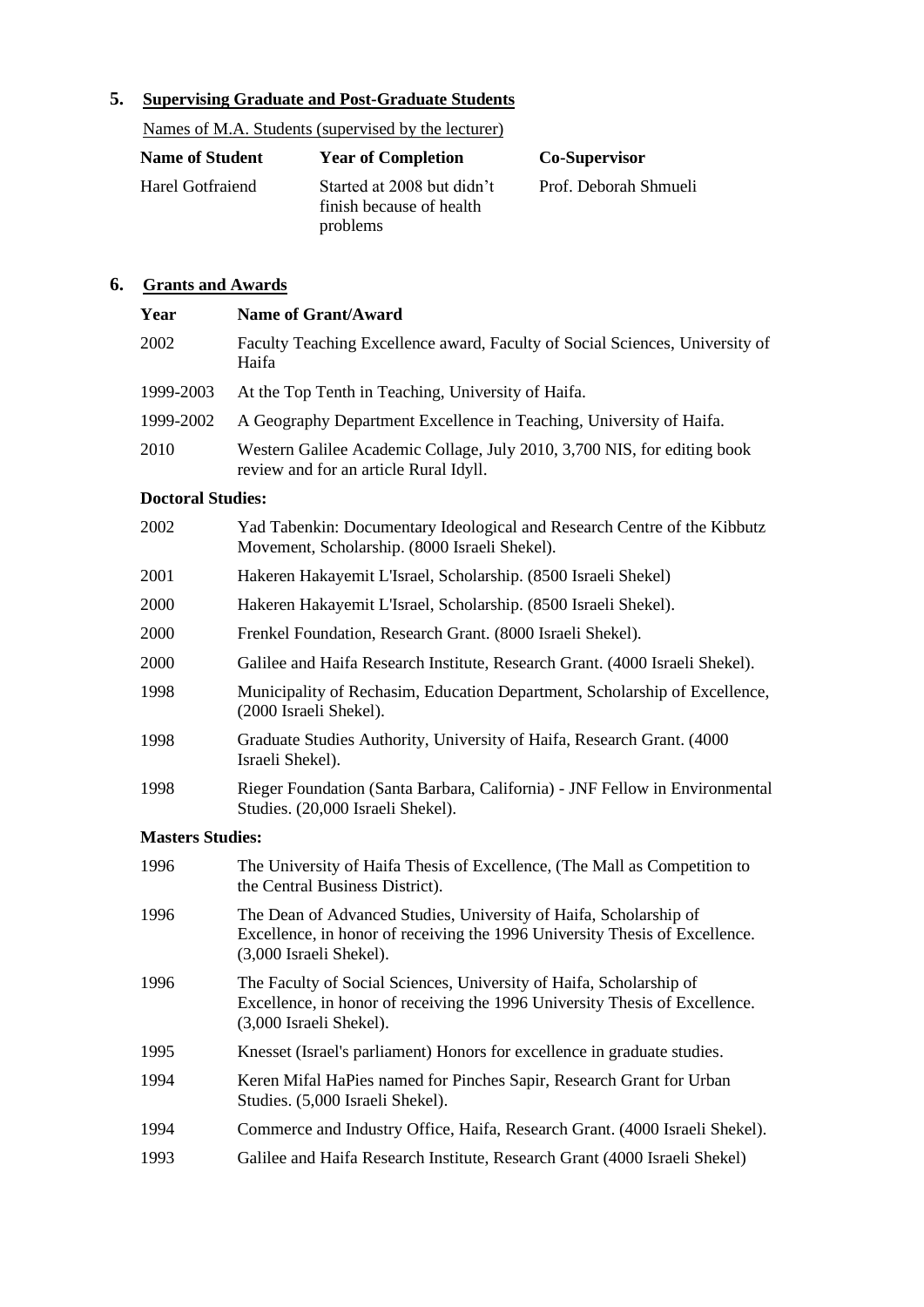| Year | Name of Grant/Award                                                                                  |
|------|------------------------------------------------------------------------------------------------------|
| 1991 | Graduate Studies Authority, University of Haifa, Scholarship of Excellence.<br>(1000 Israeli Shekel) |
| 1991 | Award from the "Knesset" (Parliament) for outstanding student's in Israel                            |
| 1990 | Rotary Club, Haifa, Scholarship of Excellence. (2200 Israeli Shekel).                                |

# **7. Research Grants**

| <b>From-To</b> | <b>Funding Agency</b>                                                                | <b>Title of</b><br><b>Research</b> | Amount  | <b>Names of Research</b><br><b>Partners</b> |
|----------------|--------------------------------------------------------------------------------------|------------------------------------|---------|---------------------------------------------|
| 2016-2019      | Chief Scientist of the<br>Ministry of<br><b>Agriculture and Rural</b><br>Development | Please see<br>bellow               | 206,000 | <b>Prof Michael Sofer</b>                   |
|                |                                                                                      |                                    |         | Prof. Irit Amit-Cohen                       |
|                |                                                                                      |                                    |         | Dr. Levia Applebaum                         |
|                |                                                                                      |                                    |         | Dr. Nir Cohen                               |

**Title of Research:** The nature and scope of institutional collaborations between urban and rural communities in peripheral areas: Factors that encourage and limit local authorities and populations in cooperation and socio-economic cultural exchange.

# **8. Active Participation in Conferences (Only from 2001)**

### **Organizing scientific conferences**:

- 1. Chairperson of the organizing committee for a conference on "Israel's Center and Periphery: Gaps and Schisms" Western Galilee Academic College, March 2016. Session chair: Center and Periphery – Difficulties and Successes.
- 2. *Western Galilee Academic College, Second Conference: Research Lecturers at the college:* June 2020, "Interactions between the rural area and the city in Israel: From alienation to cooperation".
- 3. *Conference of The Association of Israel Geographers*, University of Haifa, December 2019," Carmiel: From a development town to a central city in the Central Galilee"
- 4. *Conference of The Association of Israel Geographers*, University of Haifa, December 2019, Session chair :"Planning in northern Israel".
- 5. *Fifth Kinneret Conference for Academic Education and Periphery: Innovative Trends in Rural Space* Kinneret Academic College, March 2019, "The country and city: Possibilities of collaborations in peripheral areas".
- 6. *Conference of the Department of Sociology* Western Galilee Academic College, March 2016, "Carmiel as a springboard for the northern periphery"
- 7. *Conference of The Association of Israel Geographers*, University of Haifa, December 2014," Absorption committees in community localities as gated communities"
- 8. *Conference of The Association of Israel Geographers*, University of Haifa, December 2014, "Shopping malls instead of central business districts – decision making by planning authorities and its social-spatial impact"
- 9. *Technion, Israel Institute of Technology, University of Haifa,* December 2013*, "*Round table: Changes in the rural space – The rural ideal, from vision to reality"
- 10. *Green Campuses,* University of Haifa and the Ministry of Environmental Protection, June 2011, "Consumer Culture Development*".*
- 11. *Center for the Study of Haifa and the North*, University of Haifa, June 2010, "From the commercial streets to malls and power center: Changes and attitudes of the planning authorities in Haifa" (appeared on the Haifa University's academic channel). <http://actv.haifa.ac.il/programs/Item.aspx?it=1941>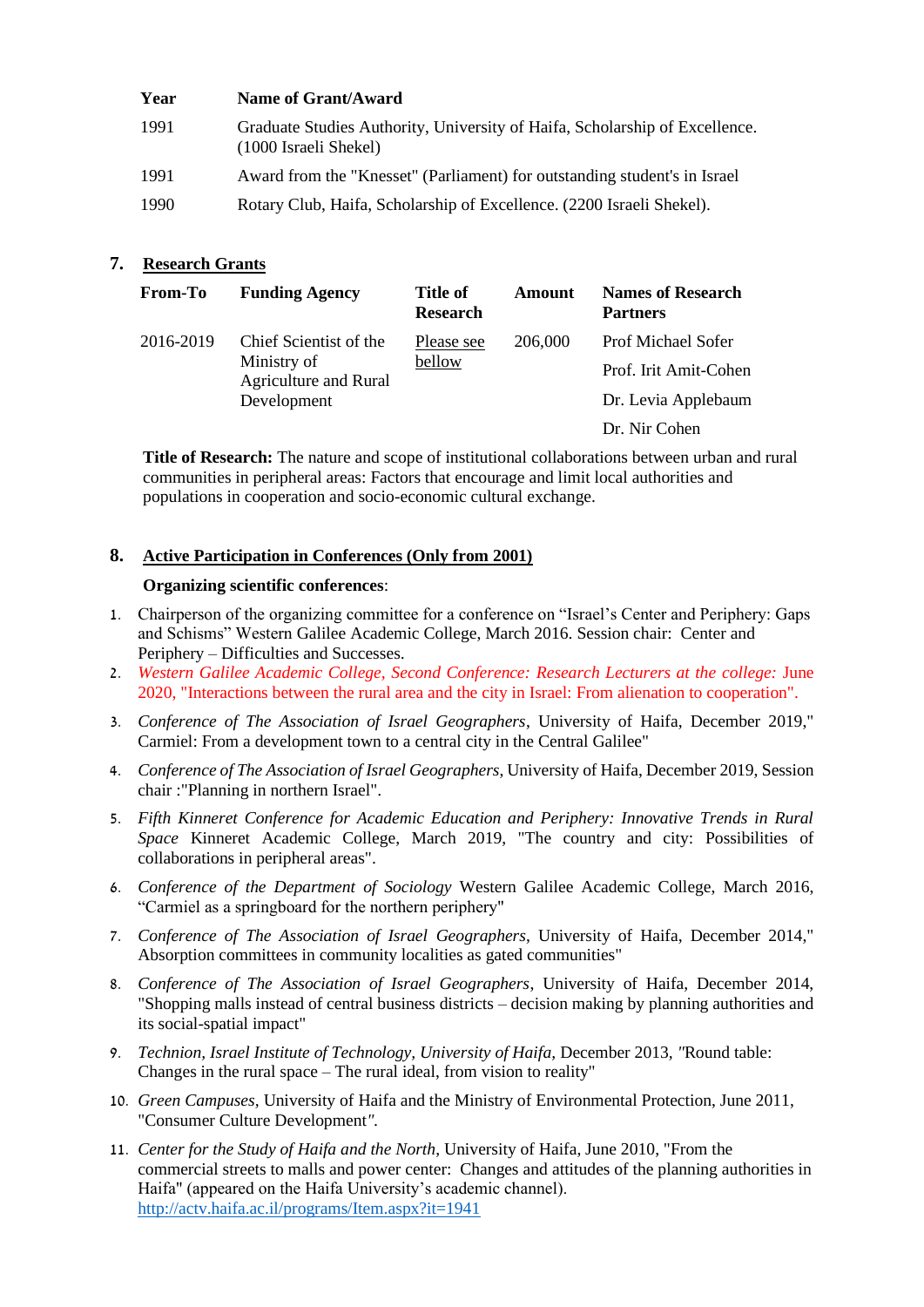- 12. *Faculty Workshop, Minorities, Periphery, Education and Multiculturalism,* Western Galilee Academic College, May 23-27, 2010, "The Rural Idyll: Transformation from Agriculture to Open Space the Attitudes of the Jewish Rural Residents in the Northern Periphery" (in English).
- 13. *Conference of The Association of Israel Geographers*, University of Haifa, December 2009, "Rural Idyll and Open Space Policy in Israel: The Attitudes of the Jewish Rural Residents in the Northern Periphery" (in English).
- 14. *Research day,* Western Galilee Academic College, February 2008, "What are they thinking? Attitudes of kibbutz residents on the changes taking place in the rural space in the northern region.
- 15. *Kibbutz research conference*, Yad Ye'ari, Givat Haviva, May 2006, "Attitudes of kibbutz residents on the changes taking place in the rural space in the northern region".
- 16. *Conference of The Association of Israel Geographers*, University of Haifa, December 2004, "The Rural Idyll and Open Space Policies in Israel: The Attitudes of the Jewish Rural Settlements".
- 17. *Mediterranean Conference*, University of Haifa, February 2004, "The non-religious Modern Temple".
- 18. *Conference of The Association for Environmental Planning in Israel*, Council of Beautiful Israel, February 2004, "Malls in Place of Open Spaces".
- 19. *Conference of The Association of Israel Geographers*, University of Haifa, December 2003, "The Mall as a Temple of the Consumption Culture".
- 20. *Conference of The Association of Israel Geographers*, University of Tel-Aviv, December 2001, "The Grand Kanyon Shopping Mall – Commerce in Open Space: Decision Making Processes by Planning Authorities and their Significance".
- 21. *Workshop on the Future of Haifa's Wadis*, University of Haifa and The Society for Protection of Nature, April 2001, "Kanyon in Canyon: Shopping Centre in Roshmiea Wadi in Haifa".

#### **9. Additional Professional Experience (Public Positions)**

- Member of the Master Plan Steering Committee: "Haifa Wadis." 2016 2018.
- Member of the Round Table for the Changing Rural Space: The Hebrew University of Jerusalem, Bar-Ilan University, The Technion-Israeli Institute of Technology, Agricultural Union. 2013 - current
- Lecturer for the Ministry of Education and the Ministry of Environmental Protection on subjects of teaching social and environmental sustainability. 2012 - current
- Member of the Ministry of Education's professional committee for geography education. 2012 2019.
- Project Manager, Carmiel Statutory Master Plan 2020, Ministry of Housing and Construction, 1995-2003.
- Planning Consultant and Editor, Carmiel Master Plan for the Industrial Zone 2020, Ministry of Commerce and Industry, 2002.
- Planner, Survey Consultant and Data analysis, Purchasing Patterns in Food Centers Chuzot HaMifratz Inc., 2001.
- Environmental Team Consultant, Dynamic Master Plan for Ashkelon, Svivot Tichnun, Inc. 1998-2001.
- Steering Committee Member, Master Plan for Haifa Metropolitan and Haifa Region, from Carmiel 1999.
- Carmon, Y. (1978), The Land of Israel Geography of the Land and its Region, Tel-Aviv, Yavne. Updated with A. Sofer. In 1997. Requested for updating by Hebrew University, Jerusalem. (Not published).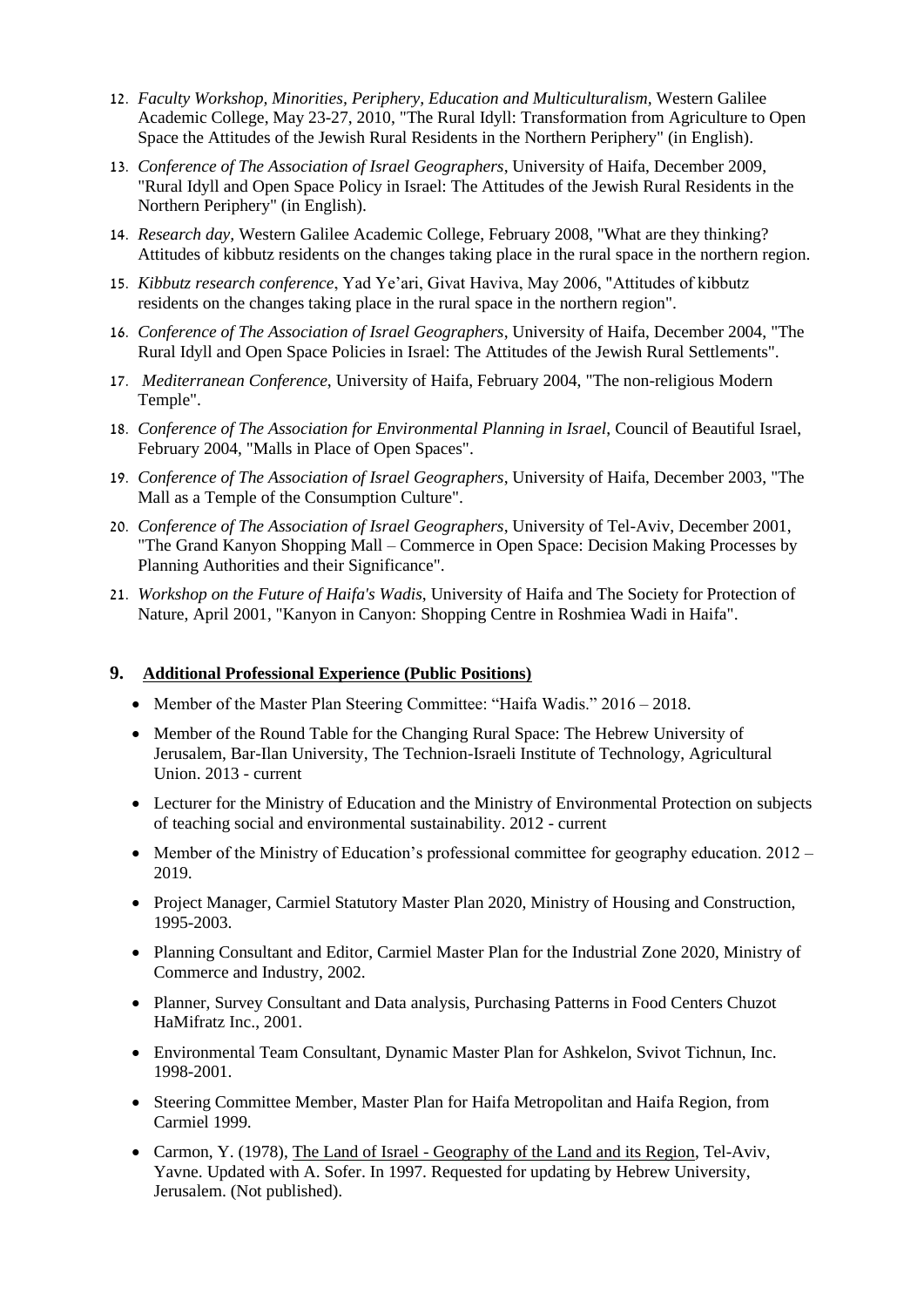- Secretary Appeals Committee Northern District, Ministry of Interior, 1996-97.
- Planning Team Consultant, Master Plan for Wadi Ara, 1996, Israel Land Administration.
- Planning Survey Consultant, Kibbutz Yagur Plan, Sivvot Tichnun, Inc.1994.
- Planning Consultant, Integrative Transportation Hubs, Izenberg-Sherman Architects, Inc. 1994.
- Staff Member, R&D Nuclear Medicine department, Elscint, Haifa, 1987-91.
- Management of the Configuration Control System for Nuclear Medicine, in the Research and Development Software Department.
- Administrative Manager, Shemer, Medical Examination Center, 1992-93.

# **10. Scientific Areas of Specialization**

**The village and rural areas – society in a changing ideology**: Changing ideology, social and spatial significance of Israeli and global rural settlement patterns. What is a village in light of social changes? What is a rural lifestyle (when the agricultural land loses its priority as a factor of production)? From agriculture to real estate ventures – from farmer to businessman? Commercialization.

**Planning –From theory to practice:** Development of planning thinking, planning policy: social aspects, issues in urban and rural planning, the Planning and Building Law, decision-making policies, conflicts in social planning, ideology and its reflection in the law, public sharing planning, planning under guise of politics, sustainable planning, national, spatial and local planning, different levels of plans and their approval under the law, expansions.

**Sustainability and sustainable cities:** The Circles of sustainability: environment economics and Community**,** Global Warming, Environmental protection, Social and environmental justice, Planning Sustainable Cities

**New cities and old cities, Center and Periphery:** Their creation, planning foundation, change in the spatial and social fabric, image and marketing, human capital. From city to metropolis to megalopolis – spatial, economic and social expression. Center versus periphery – spatial and social aspect.

**Open spaces:** Their value, pressures for change policy and management to preserve them at the international, global and local (Israel) levels; Open space and its importance in social planning; open vs. development; perception of open spaces in the Planning and Building Law; statutory and national plans for open spaces; agricultural land as an open space; importance of agricultural land in the Planning and Building Law, change in status [of open spaces].

**Consumer culture and its characteristics:** Social, spatial and economic; the shopping mall as a sanctuary of consumer culture; marketing and publicity system; consumers behavior; war for the survival of commercial centers; shopping mall tourism; "return to the simple life;" social organizations against shopping as a way of life; commercialization of the rural space; policy towards commercialization and its significance; decision-making process by the planning authorities.

**Society and Environment Relationships:** Demographics, the first world and the third world, immigration, foreign workers, globalization, urbanization processes, settlement patterns, ecology and the environment.

**Research Methods:** Qualitative Research Methods**,** Statistics, Research Methods.

**Global population distribution:** Migration, core area vs. margins, population distribution policy and its social and special effects. North America, China Europe and Israel**.**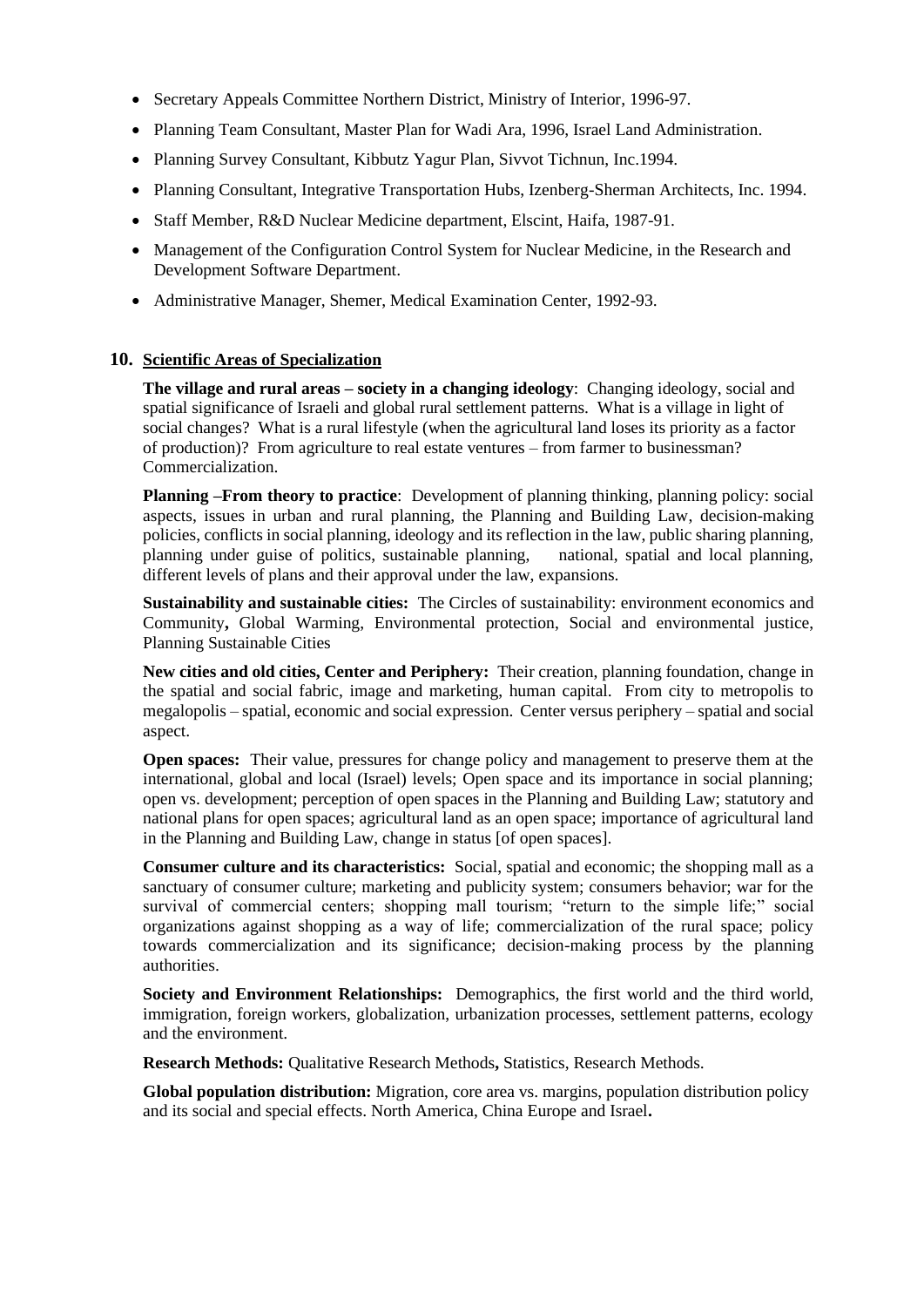## **11. Miscellaneous**

# **Scholarly Positions and Activities**

- Member of Joint Research: Center and Periphery in Poland and in Israel: Multiple researchers Bar-Ilan University and Poland University, 2017-current.
- Member, Israeli Sociology Society, 2009-current
- Member, Forum Deshe (image of the nation, an environmental NGO umbrella group serving on planning commissions), 1999-2001.
- Member, Preservation of Buildings and Settlement Sites and the Society for the Preservation of Nature in Israel, 1999-current.
- Member, Adam, Teva and Din (Israel's Environmental Defense Foundation), 1998-current.
- Member, Israeli Geographical Society, 1997-current

### **Research Workshops**

- "The rural space Challenges". Regional Council Center. January 2019
- "Israel 100 Strategic spatial planning for Israel towards 2048. Technion, Israel Institute of Technology. July 2018.
- Member of Joint Research: Center and Periphery in Poland and in Israel: Multiple researchers Bar-Ilan University and Poland University. 2017-current

#### **Contribution towards positioning the collage as a Green Campus**

- The course "Open Spaces: Social and Spatial Aspects" has been basically approved by the Ministry of Environmental Protection as a Green Course, one step towards the recognition of the collage as a Green Campus.
- Academic concentration of Consumerism and Environment in academic year 2014. During this year subject-related practical activity has been conducted in five elementary schools in Acre in full coordination with the city's Directory of Education. As part of the preparations for this activity I taught the subject to students
- of the "Sherry Blair" program and trained them to conduct the activity in the schools. The activity has also been advertised on the collage's information booklet.

# **Colloquium Talks and other Invited lectures**

- 1. *Western Galilee College*: March 2021. "Changes in the interaction between the rural area and the cities of the periphery in Israel". " The Ivory Tower is not sleeping".
- 2. Ministry of Education (Israel)*, February 2021, Dalit El Carmel School,* "Consumption Society and Environment"*.*
- 3. *Technion, Israel Institute of Technology*: *Applied master's degree program- Rural Space*: March 2020 "The Rural Area: Agriculture and Open Spaces".
- 4. *Western Galilee College*: September 2019. "The Galilee-Demographic Balance Policy and Plans". Hatikva Haisraelit.
- 5. *Technion, Israel Institute of Technology*: *Applied master's degree program- Rural Space*: March 2019 "The Rural Space and the peripheral city".
- 6. *Technion, Israel Institute of Technology*: *Applied master's degree program- Rural Space* March 2018 "The Rural Space and the city: Conditions for cooperation".
- 7. *Technion, Israel Institute of Technology*: *Applied master's degree program- Rural Space*: March 2017 "Changes in Rural Areas"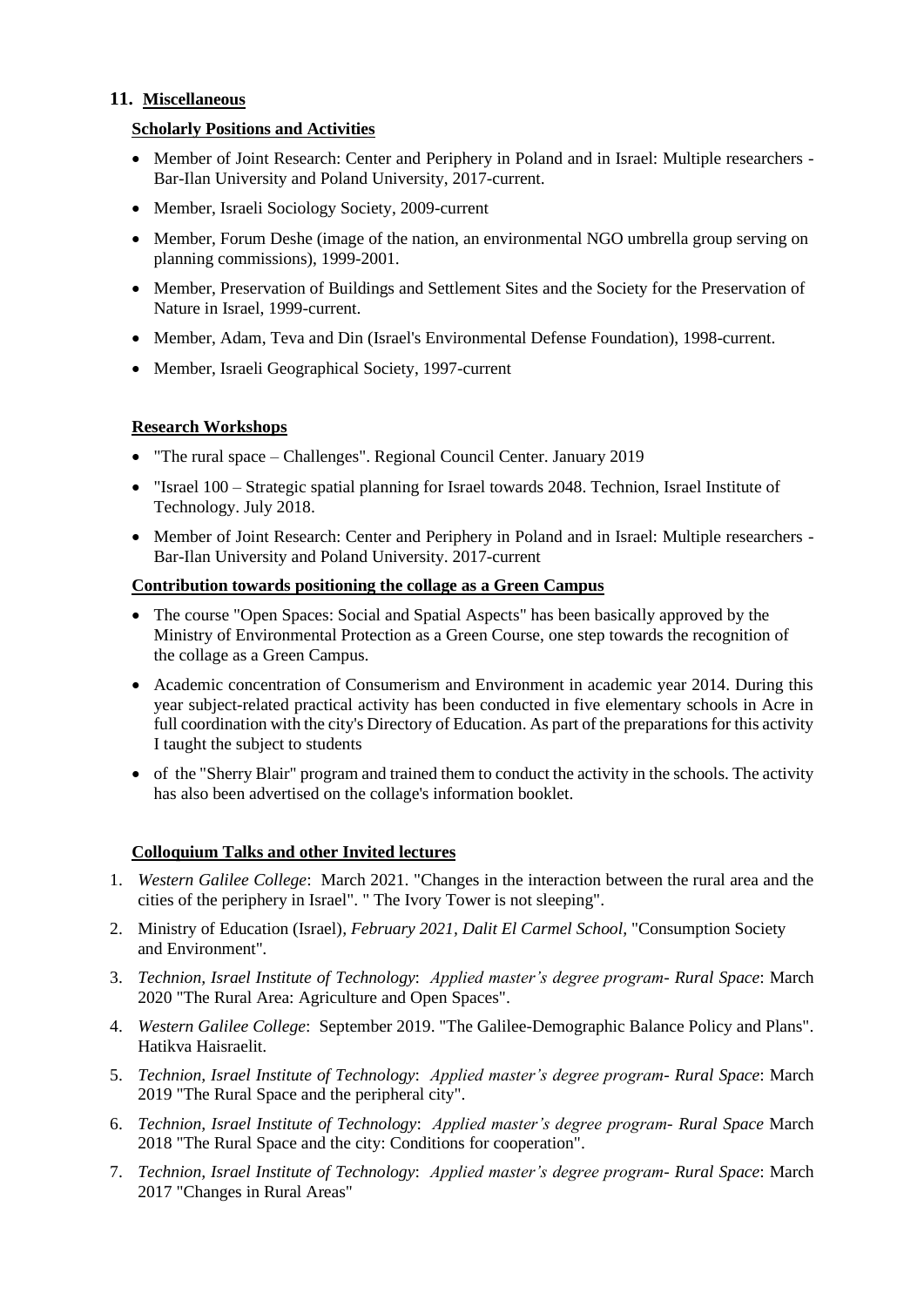- 8. *Technion, Israel Institute of Technology*: *Applied master's degree program- Rural Space*: May 2016 "The Rural Space – Where are the villages headed?*"*
- 9. *Technion, Israel Institute of Technology*: *Applied master's degree program- Rural Space*: February 2015 "Development of rural areas*"*
- 10. *Technion, Israel Institute of Technology*: *Applied master's degree program- Rural Space*: March 2014, "From safeguarding to preservation: Social spatial aspects in managing agricultural land and open spaces"
- 11. Ministry of Education (Israel)*, supervision of teaching geography, summer conference Geography man and environment, June 2012 Weizmann institute,* "social sustainability"*.*
- 12. *Regional School for Teachers and Educators Continuing Education Programs, Regional Educational Center Haifa*, *June 2012* "Agriculture land: From preservation towards reservation". *(2 lecturers)*
- 13. *Regional School for Teachers and Educators Continuing Education Programs, Regional Educational Center Haifa*, *March* 2009, "Open Spaces: Spatial and Social Planning Aspects". (2 lecturers).
- 14. *Local television, Ramot Alon – Haifa. Broadcast on the local channel throughout Israel during March 2008* "Consumer culture in Haifa". Interview 60 Min. (also available on video).
- 15. *Sociology and Anthropology Department Seminar (Stuff)* Western Galilee Academic College, March 2008, "The Mall as a Temple of the Consumption Culture: Decisions of planning authorities".
- 16. *Sociology and Anthropology Department Seminar (Stuff)* Western Galilee Academic College, May 2008, "Planning Comities Policy towards the Rural Space and the Open Space in the Northern Periphery".
- 17. *Regional School for Teachers and Educators Continuing Education Programs, Regional Educational Center Haifa*, *April* 2006, "I Shop Therefore I am - Culture Consumption Characteristics". (2 lecturers).
- 18. *Regional School for Teachers and Educators Continuing Education Programs, Regional Educational Center Haifa*, *December* 2005, "Planning and Politics in Israel". (2 lecturers).
- 19. *Graduate Student Seminar of the Department of Geography and Environment studies,* University of Haifa, Israel, May 2005, *"*Open Space Policy in Israel and the Rural Idyll".
- 20. *Graduate Student Seminar of the Department of Israel Studies*, University of Haifa, Israel, April 2003, *"*Shopping Malls or Open Spaces".
- 21. *Graduate Student Colloquium Technion – Israel Institute for Technology*, Faculty of Architecture and Planning, May 2002, *"*The Grand Kanyon: Shopping Mall in Wadi Rhoshmiea Planning Decision and its Meaning"*.*
- 22. *Graduate Student Seminar of the Department of Geography*, University of Haifa, Israel, April 2002, "Retail Commerce and Open Space*"*.
- 23. *Graduate Student Colloquium Technion – Israel Institute for Technology*, Faculty of Architecture and Planning, May 2000, "Haifa: Mall and another Mall – Planning Control?".
- 24. *Ort Carmiel Secondary School-The Quality of the Environment* April, 2001, "Carmiel Master Plan 2020".
- 25. *Regional School for Teachers and Educators Continuing Education Programs, Regional Educational Center Haifa*, February 2000, "Changes in Land Use Planning in Haifa".
- 26. *Undergraduate Course: The Geography of the Galilee, Department of Geography, University of Haifa,* February 1999, "The Galilee as a Mirror of its Development Plans: Past, Present and Future".
- 27. *Community Center Bet Nagller - Keriat Haim*, Geography Amateur Forum, February 1999, "Development Planning for the Negev, the southern part of Israel, on the Year 2000". (2 lecturers).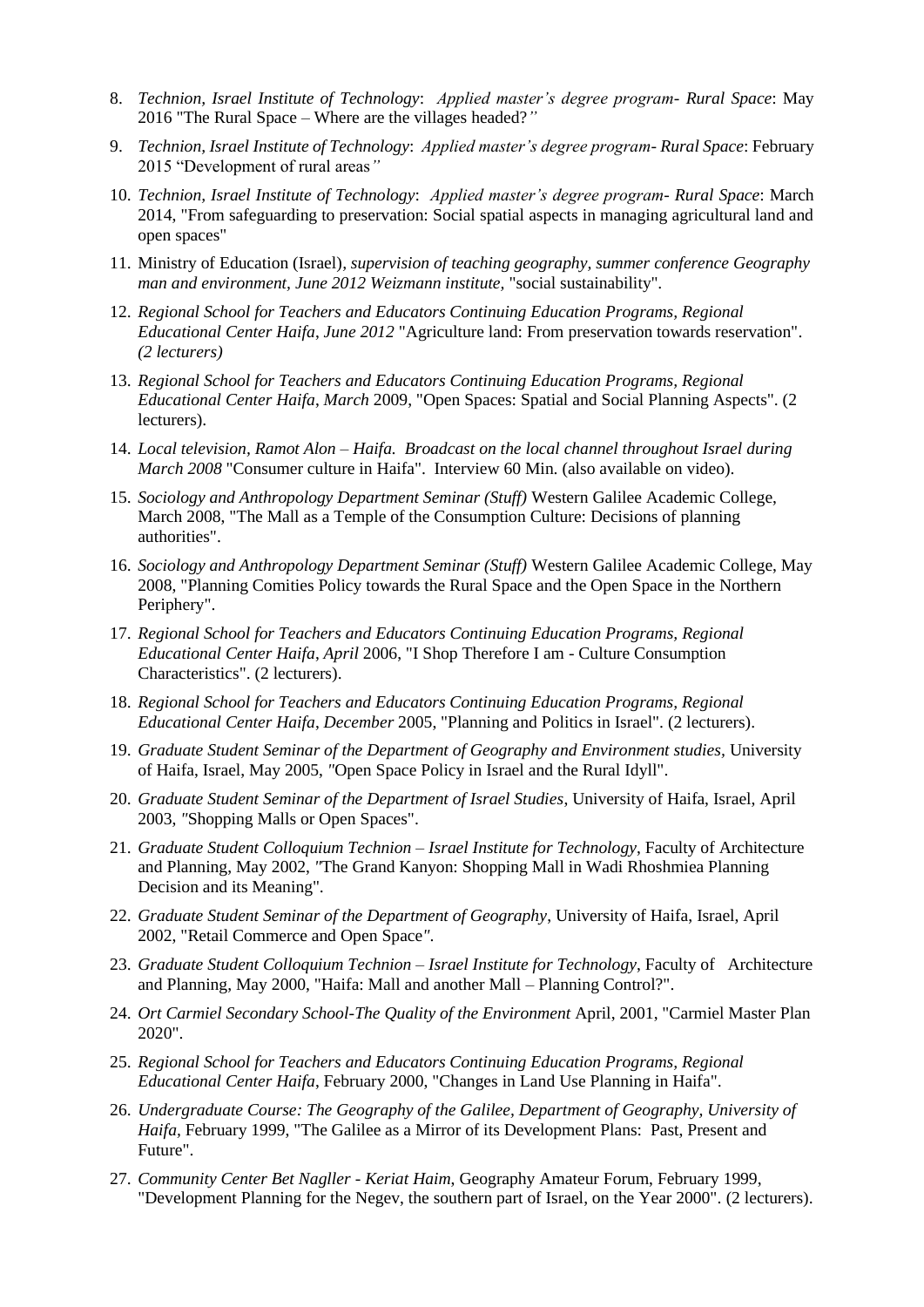- 28. *Community Center Bet Nagller, Keriat Haim*, Geography amateur Forum, January 1999, "Open Spaces, Quality of the Environment and Tourism in the Negev - Planning Conflicts?". (2 lecturers)
- 29. *Undergraduate Course: Tourism Planning*, Department of Geography, University of Haifa, Israel, March 1998, *"*Planning and Building Law in Israel: Goals, Plans, and Planning Committees – Planning Meaning".
- 30. *Community Center Bet Nagller, Keryat Haim*, Geography Amateur Forum, March 1998, *"*The Essence of Planning and its Principles". (2 lecturers)
- 31. *Community Center Bet Nagller, Keryat Haim*, Geography Amateur Forum, February 1998, *"*The Northern Israel's Coastal Plane – Geography Changes". (3 lecturers)
- 32. *The Administration College – Unit for Continuing Education for Personnel Services and Curriculum Development*, Tel Aviv, February 1998, "Road Number 6 –Trans -National Highway: Its Goals and its Spatial, Social and Economic Impacts". (3 lecturers)
- 33. *The Administration College – Unit for Continuing Education for Personnel Services and Curriculum Development*, Tel Aviv, February 1998, "Master Plan for Israel through the year 2020". (3 lecturers)
- 34. *The Administration College – Unit for Continuing Education for Personnel Services and Curriculum Development*, Tel Aviv, February 1998, "National Statutory Plan 31- Urban Development Plans to: Tel-Aviv Metropolitan Area, Haifa Metropolitan Area, Beer Sheba Metropolitan Area, and Jerusalem". (4 lecturers)
- 35. *The Administration College – Unit for Continuing Education for Personnel Services and Curriculum Development*, Tel Aviv, February 1998, "The Planning System in Israel: The Law, the Plans and the Planning Committees". (4 lecturers).
- 36. *Community Center Bet Nagler, Keryat Haim*, Geography amateur Forum, February 1997, "Road Number 6 - Preferences and Disadvantages, Spatial Social Analysis*"*. (2 lecturers)
- 37. *Community Center Bet Nagler, Keryat Haim*, Geography amateur Forum, January 1997, *"*Master Plan for Israel in the year 2020: The Open Space Perception *".* (2 lecturers)
- 38. *Electricity Company Union, Northern Region*, Geography amateur Forum, June 1996, "Changes in the Urban Area in Haifa". (4 lecturers)

#### **12. Academic Profile**

My professional philosophy combines research work and teaching with practical work in the field. Concomitant with my teaching and research I was active in a wide range of spheres. The practical professional knowledge I acquired in the field added to and enhanced my theoretical knowledge. Interesting and diverse meeting points were created that enriched the teaching and research dimension.

My areas of interest and specialization are varied (as is evident from the broad range of courses I teach). Yet all of these spheres have a shared thread – reciprocal relations between man/society and environment (not only in terms of ecological environment, but also in the broad, meaning of the word). Thus, for example I find interest in everything related to Sustainability, demographics, immigration, changes in residential models and ecology, the first world and the third world, consumer culture, center and periphery, open spaces, planning policy….

Another sphere that I find highly interesting related to the management of space (land use) and its implications on the society in Israel. The decision-making process in planning authorities (part of a broader issue related to politics and planning), and its spatial and social expressions. The area of research regarding this sphere is reflected in my content analysis of the minutes of planning committees and in-depth interviews with decision makers.

This sphere connects to my teaching and research areas: social urban planning, national planning policy and politics: social expression from, open spaces: social aspects and management, consumer culture and cities in change towards sustainable cities. My field experience in planning contribute a lot to my teaching.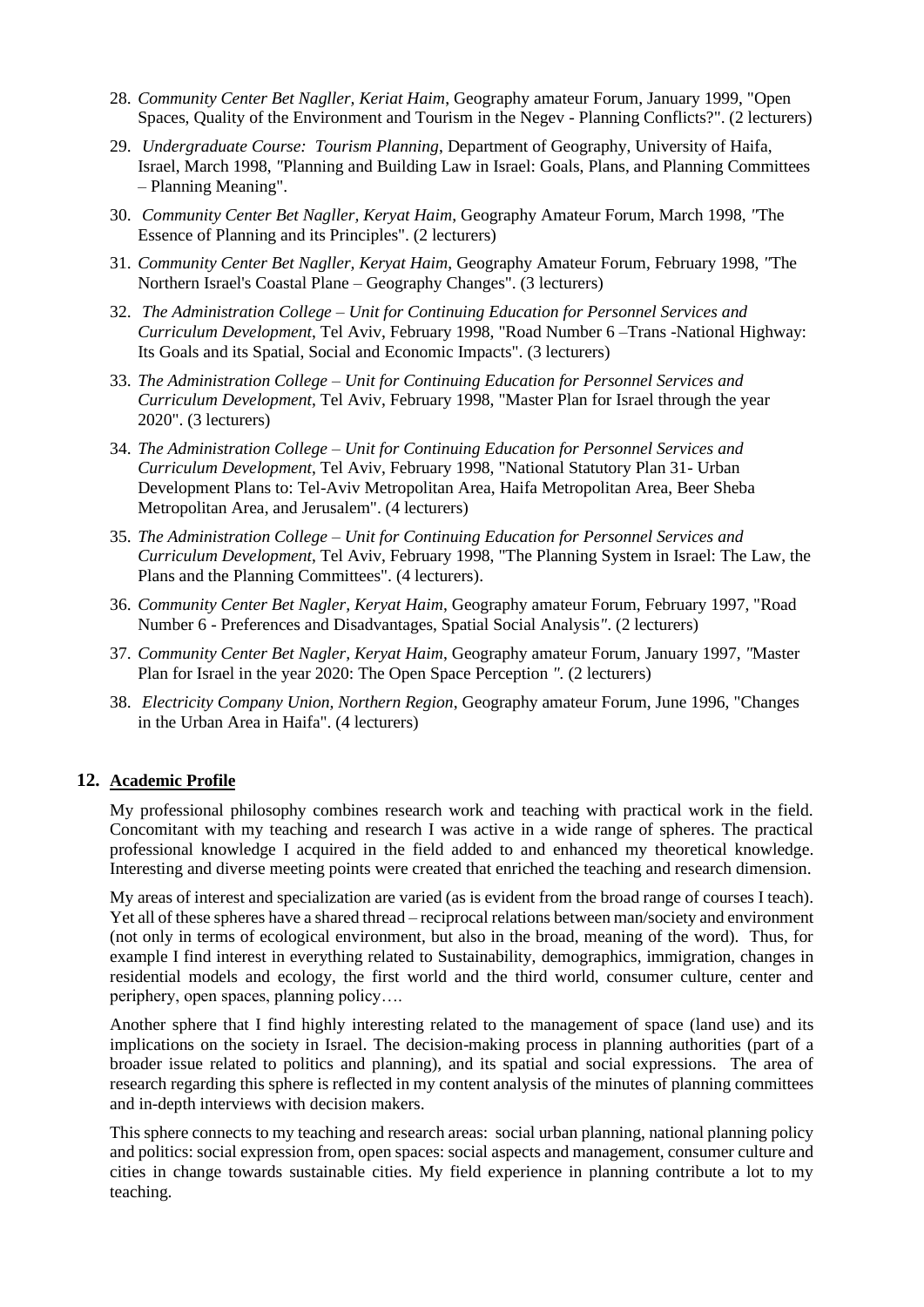Open spaces and changes in the rural space that were the focus of my doctoral thesis continue to interest me. Open spaces – their importance, management and threats to their existence – are part of the global agenda (Agenda 21). In Israel, awareness of this issue has increased since the influx of immigrants from the Former Soviet Union in 1989 among institutional bodies, the planning system and the public. In fact, one can speak of a revolution in Israel in terms of changes in the rural space (social, ideological, economic). Land reform will mark the beginning of a new chapter in this issue.

#### **"The Rural Idyll and the Open Spaces Policy in Israel: Attitudes of the Jewish Sector in the North Region" is a very important and unique research that led to rethinking about Rural Settlements, Rural Lifestyle and the importance of Public participation in planning and development of rural space.**

The face of the rural area in the developed world is changing, resulting in shifts in its residents and image. This is an important factor in setting policies, since the question raised is: what is the idyll we wish to preserve/encourage? In Israel, a similar process is under way. Its rural space, once shaped by a clear ideological approach - is changing and new definitions are offered for it, such as 'open rural landscape', however their meanings are ambiguous.

### **The research objectives are:**

Examining the attitudes of the residents of rural settlements: kibbutzim, moshavim (villages), and community settlements in the North of Israel, with regard to the characteristics of the area, changes occurring both in reality and in their perception of the idyll of the rural image, and in importance of open spaces and agricultural land.

Examining to what extent the policy of the planning authorities regarding the open spaces in the Northern region, as expressed in the regional town plan (TAMAM 2, correction 9), conveys the attitudes of residents of the rural sector.

#### **The main research questions:**

- Is the concept at the core of the rural idyll, as perceived by the veteran residents, a 'romantic concept', the center of which is the agricultural land and its cultivation, whereas the new settlers (middle class that came to the rural area) are guided by an economic materialistic approach that views the countryside as an idyll place to live in from the physical aspect? In other words, are the residents of the rural area more romantic or materialistic?
- Is the 'rural idyll' concept based on physical elements rather than on (relative advantages of space, open and green area, air quality, accessibility, calm, organizational belonging) social elements (community, mutual aid, volunteering). That is, are the residents of the rural area more materialistic or more community-oriented?

**The importance of the research** is in the new approach it offers for considering the changes in the Israeli countryside and the rural idyll by looking at them through the 'eyes' of its residents in a comprehensive manner. This approach is different from most of the studies presented in the literature, which focus on analysis of the attitudes of decision makers towards desirable planning for the rural area and its residents, and from studies that focus on one dimension of change in the rural area.

The approach adopted by this study enables in-depth examination of the various attitudes of residents along different ideological and administrative regional divisions and social textures in the rural area, with respect of the main pillars on which the rural space in Israel was founded, including the changes occurring in it in the context of agricultural lands, open spaces, and the desirable image of the countryside. This comprehensive examination allows a comparison to Western Europe and the United States.

The research methodology incorporates quantitative and qualitative techniques. The main elements are an attitudes survey of residents of rural settlements in the Northern region using a post-mailed questionnaire, which constitutes a direct source of information, and analysis of the regional plan for the Northern region that reflects the planning policy. The criteria for deciding the nature of the sample - the 'backbone' of the study, include: variance of settlement type, settlement tenure, and its physical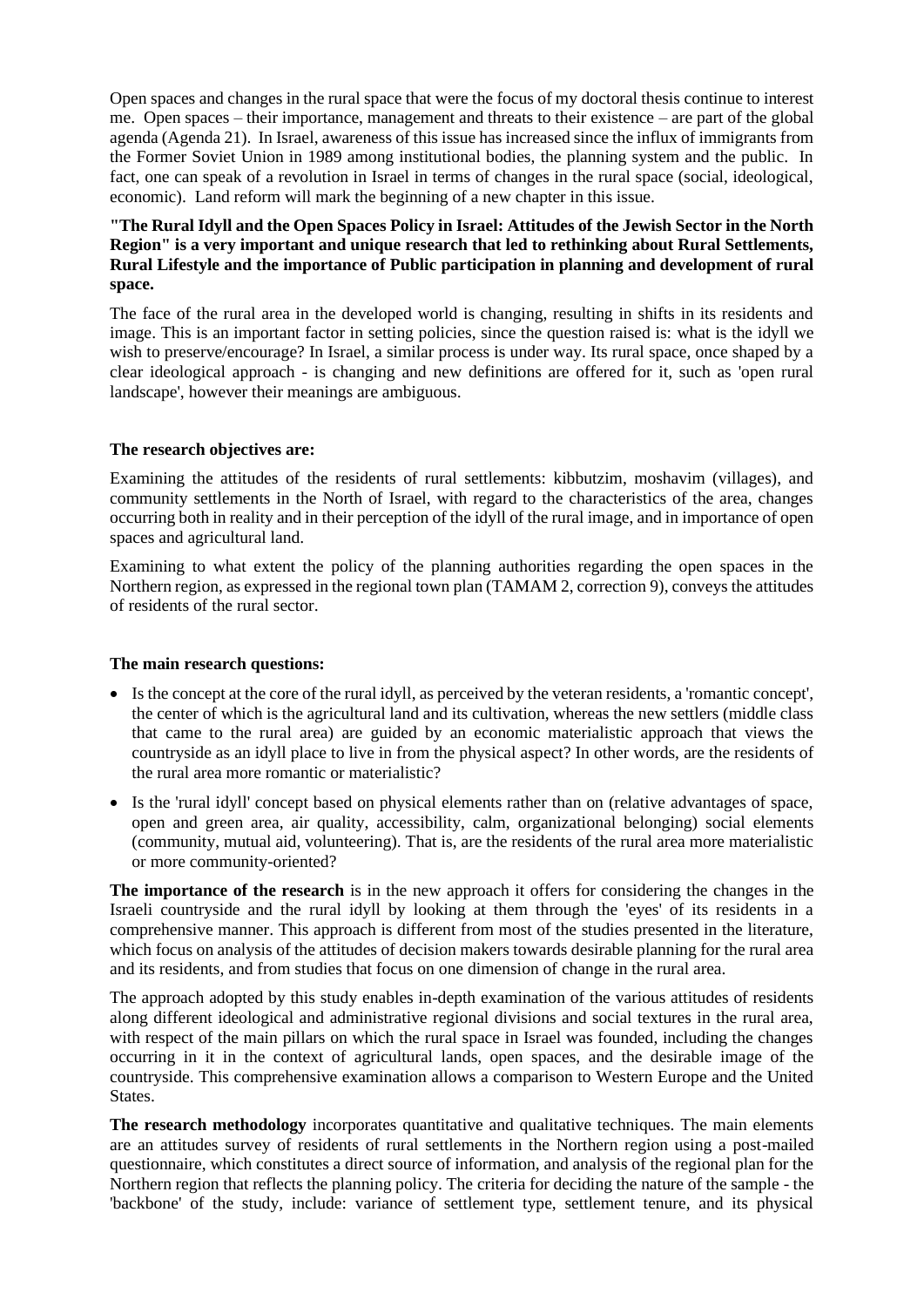developmental status (i.e. includes expansion or not). The sample comprised 1200 residents from 24 rural settlements that differ from each other geographically, socially, economically, and ideologically. In actuality, the sample numbers 663 residents (55.25% response). The survey was the main research element and primary source for examining the study questions. It includes various thematic questions and 72 sayings that refer to physical elements, changes the rural area is undergoing, the desirable image - 'rural idyll', agricultural land, open spaces, public participation, and more. Its second part concerns the attributes of the rural population in the Northern region.

The analysis of the attitudes of the residents was done by associating the single settlement to a system of different thematic categories such as settlements undergoing expansion, long-established settlements, etc.

As a result of this research I wrote an article, trained students and stakeholders in the rural space and created new academic courses.

This research also led to a wide discourse of the meaning of the "Rural" and "Rural Idyll" in academic and professional forums and in rural settlements.

As an outcome of my expertise I participate in the academic discourse of this field as a member of the Round Table for the Changing Rural Space.

In 2014 I submitted a research proposal titled "The subjective perception of the rural space future image: conflicts between the authorities and the community" to the Chief Scientist of the Ministry of Agriculture and Rural Development. The proposal won the third place in total score and received very good opinions by the judges.

In addition, in the last three years I've been investigating the interrelationship between the rural space and the cities in the periphery of Israel. The research has been funded by the Chief Scientist of the Ministry of Agriculture and Rural Development. Some of the research findings show that new conditions that allow for various collaborations between neighboring rural and urban local authorities were created. These collaborations are based on the understanding that there are common interests between the authorities, and hence there is a basis for joint ventures between them and for the interrelationships between their residents. The change in the perception of rural space and its place in regional systems was examined in four case studies in peripheral areas in the north and south of the country. As part of these studies, interviews were held with officials in the rural and urban authorities, and surveys among the residents of the rural area have been analyzed.

**Shopping Malls as Competition to Central Business Districts: Views Taken by Planning Authorities in Haifa 1958-1994.** This research was most revolutionary at its time because no research had been undertaken in Israel on the views of planning authorities towards the construction of shopping malls until then.

Two essential issues rose from the focus of this study:

1. Do planning authorities have planning control regarding the establishment, location, and influence of the shopping centers over the urban system?

2. Do planning authorities consider the possible derogation of the central business districts (CBD) or other commercial areas in the city in the approval process of shopping malls?

The research methods include elements from different fields: law, planning and geography, in accordance with the: Haifa master plans of the malls, minutes of the local and regional planning committees, personal interviews with decision-makers and others involved in the process.

This research was chosen to be "The University of Haifa Thesis of Excellence" to year 1996. It led to the deep understanding that the influence of shopping centers' establishment on the trading fabric of the city must be taken into consideration. Over the years I widened the discourse of this subject to the fields of consumerism and social sustainability, and further exposed it in articles, synchronic lectures, conferences, interviews to the press, study films and newly created academic courses. One of these articles was chosen to be a compulsory article for the "bagrut" examination in geography in 2014. Due to this broad exposure I was chosen to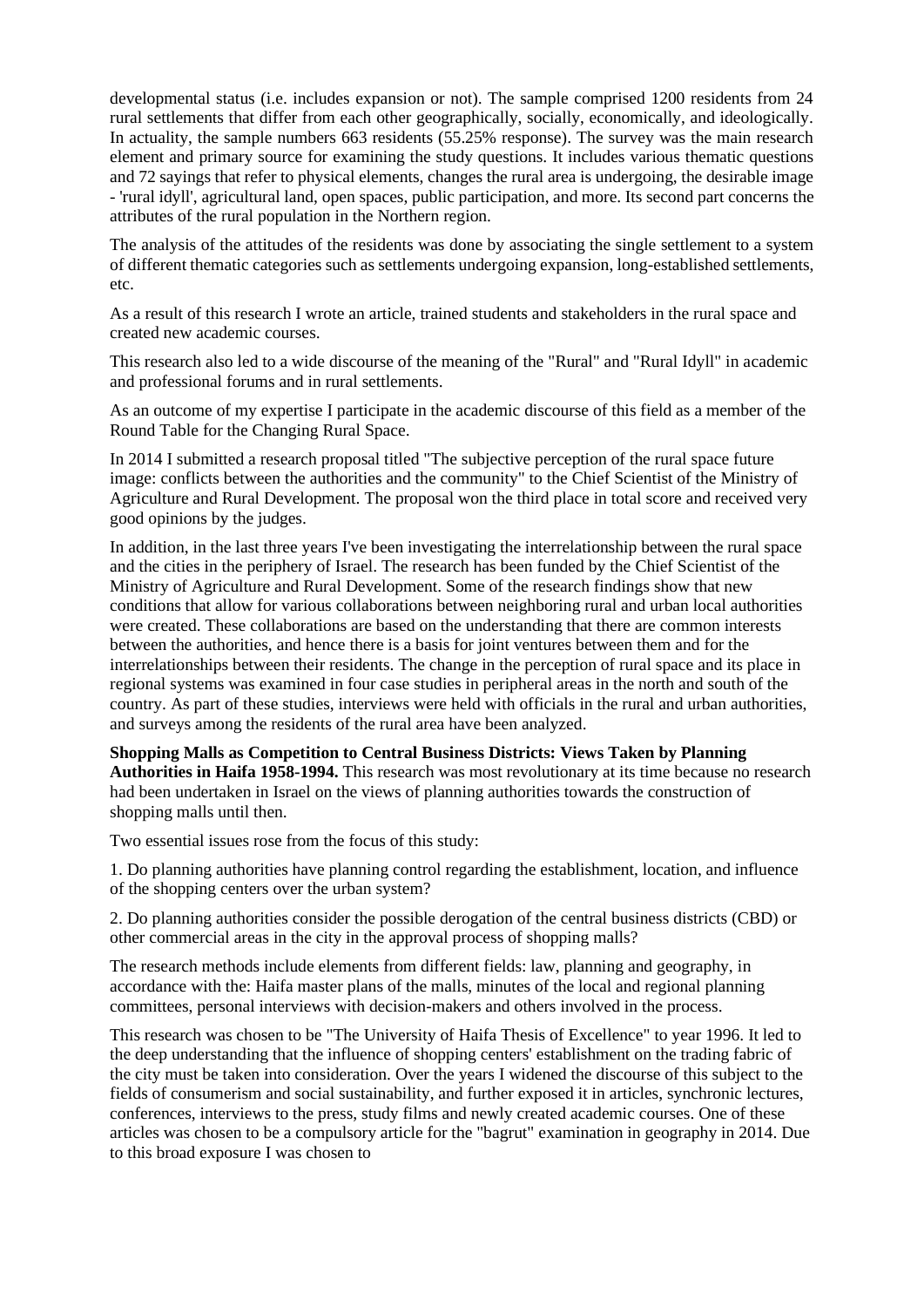participate in the "Education in Sustainability" program by the Ministry of Education. Throughout this program I guided teachers about these matters in relation to children consumerism. I also raised awareness to the subject of financial literacy and wise

consumerism as a member of the Ministry of Education's professional committee for geography education.

I consider teaching and development of new courses in our collage to be a privilege and an errand since it is an opportunity to strengthen the population of the northern periphery. Thus, among the theoretical studies, I find it essential to provide the students with applicative tools that can help them once they graduate.

# **Future plans**

- Publications and conferences in light of the research for the Chief Scientist of the Ministry of Agriculture and Rural Development.
- Promotion of sustainability in the collage.
- Writing an article about consumerism.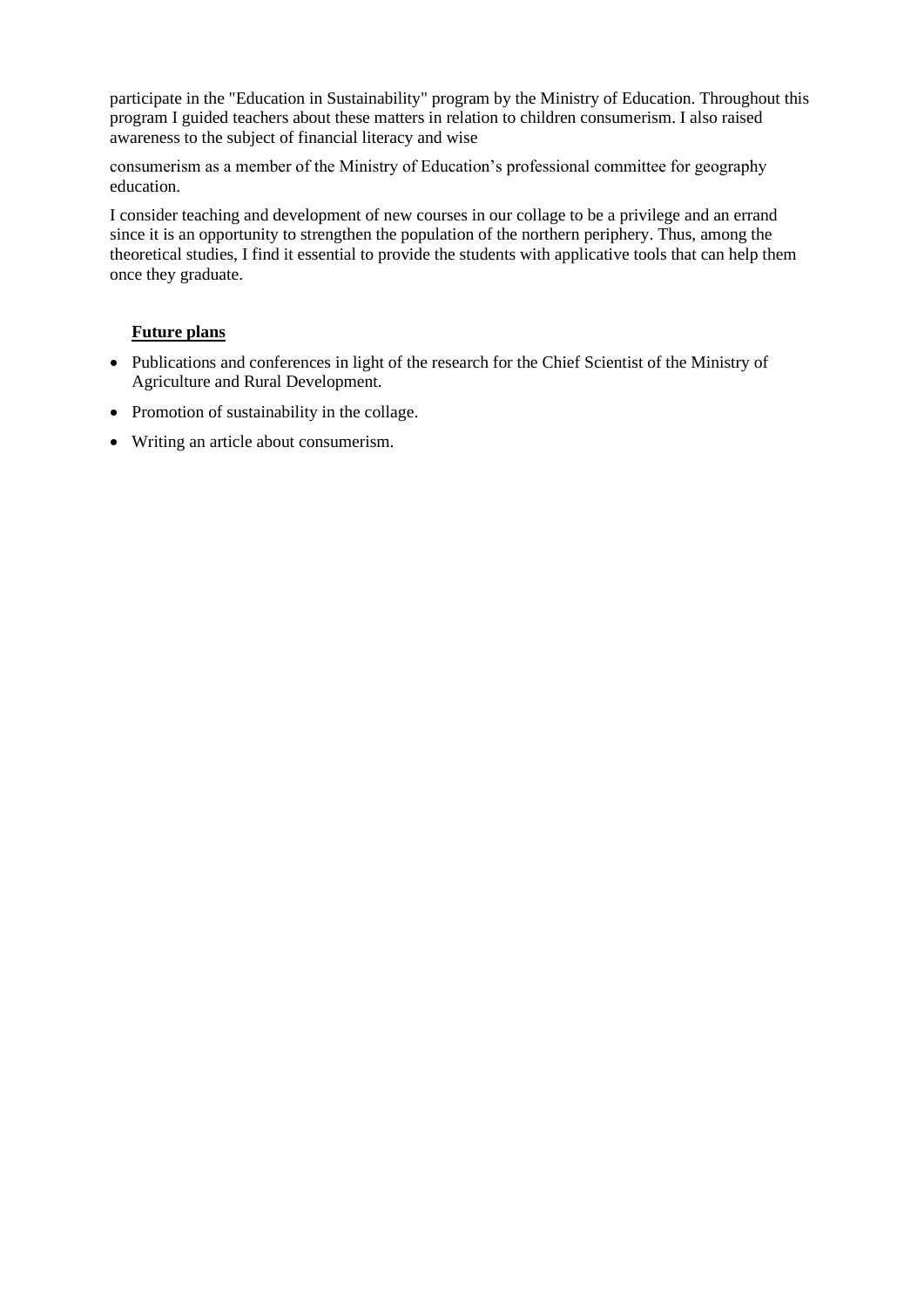# **Publications**

## **Shaul Yardena, Ph.D.**

## **Research Institute**

Member of the Academic Institute for the Study of Druze Society and Culture (since July 2021).

## **A. Chapter in Book**

1. Sofer, M., Applebaum, L., Amit-cohen, I., Shaul, Y. Cohen, R. (2021). "Changing Urban-Rural Relations In Isael's Periphery", In: The Routledge Handbook Of Small Towns, Banski, J (ed), Routledge Taylor and Fracis Group.

הספר אמור לצאת בשבוע הבא ואז אוכל להוסיף את מספרי העמודים.

### **B. Book Editor**

2. Soffer, A., Shaul, Y. (1996). "Land of Israel – Geography of the country and its Region". Jerusalem. The Hebrew University.

### **C. Book Review**

3. Shaul, Y. (2010). Review of Qualitative GIS: A Mixed Methods Approach. Edited by Meghan Cope and Sarah Elwood. London: Sage Publishing. *Geography Research Forum, 30,* 168-186.

### **D. Articles in Refereed Journals**

- 4. Shaul, Y. (2012)." Rural Idyll: The Attitudes of the Jewish Rural Settlements in the Northern District". Horizons in Geography 81-82, Special edition "Changes in Rural Area" pp. 208-229 (Hebrew).
- 5. Shaul, Y. (2002). "Kanyon (mall) in the Canyon: the construction of the big mall in Wadi Rashmiya", Iyunim, No. 2, Haifa: Department of Natural Resources, Faculty of Social Sciences, University of Haifa, pp. 123-136, (Hebrew).

# **E. Referee and Reviewer**

- 6. Referee of a research proposal for the Chief Scientist of the Ministry of Agriculture and Rural Development as a part of 2018 call for research (May 2107). Topic: Survival and development of the family agricultural farm: Characterization, Factors and Implications.
- 7. Journal of Urban and Regional Analysis (2016) "Impact of the Locations of Small Towns in Mazovia (Poland) on their Socio-Economic Structure and on the Role in Relation to Neighboring Rural Areas"
- 8. Horizons in Geography 2016 (Hebrew). "Organizing Agricultural farms in Israel Characteristics success factors and challenges for the future"

# **F. Research Reports:**

- 9. Shaul, Y. 2017. Urban Development on Open Spaces The case of Shfaram. The Jezreel Valley Regional Council.
- 10. Shaul, Y. ed. 2002, Master Plan for Carmiel Industrial Area, Government Ministry of Commerce and Industry, 2002. 47 pages.
- 11. Shaul, Y. 2001, Purchasing Patterns in Food Centers: Super Center Chuzot HaMifratz., Super Center Big and Mega, Chuzot HaMifratz Inc. 53 pages.
- 12. Shaul, Y. 1999, Metropolitan Haifa: Geographical Booklet, Working Papers for High School Geography Teachers, Ministry of Education and Culture. pp. 19-21.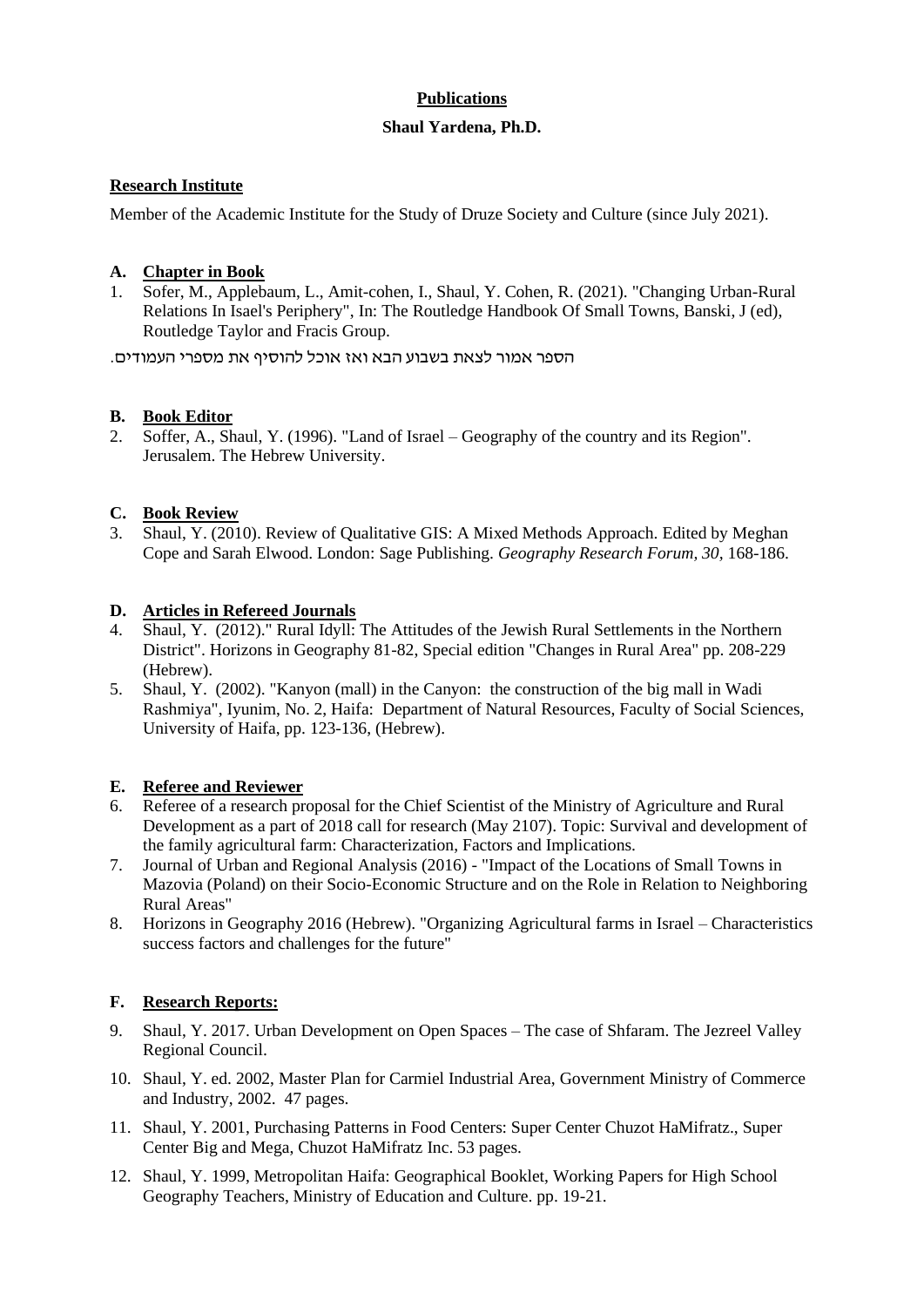- 13. Dynamic Master Plan for the City of Ashkelon, Final Report: Principles, Guidelines and Policy, February 2001, coastal zone, open space, environmental standards and visual landscape chapters 4.7-4.10 pp. 78-106, Svivot Tichnon Inc.
- 14. Dynamic Master Plan for the City of Ashkelon, Report 3: Neighborhood Policy Guidelines, April 2000, environmental team consultant, Svivot Tichnon Inc.
- 15. Dynamic Master Plan for the City of Ashkelon, Report 2: General Policy Guidelines, October 1999, environmental standards, coastline and open space chapters, Svivot Tichnon Inc.
- 16. Dynamic Master Plan for the City of Ashkelon, Report 1: Trends and Problems, December 1998, environmental assessment chapters, Svivot Tichnon Inc.
- 17. Shopping Malls as Competition to Central Business Districts: Views Taken By Planning Authorities in Haifa 1958-1994. 1998. Catalog of Research on Municipal Issues. Lottery Found.
- 18. "Field Course in Planning and Development: Safad", with Shmueli, D. (Instructor), October 1995, 91 pages.
- 19. Programme for Kibbutz Yagur, Sivvot Tichnun Inc. 1994.

#### **G. None refereed publication**

20. Shaul, Y. (2002). "City within a Mall" *Panim – Journal for Culture, Education and Society*, No. 21, Israeli Teachers Union, 99-106.

#### **21. Other Works Connected with my Scholarly Field**

My article entitled "City within a Mall" was chosen in February 2015 by the Ministry of Education's chief superintendent for Hebrew language teaching in secondary schools as the focus of a unit to teach about the mall culture, and was published on the website for Hebrew language teaching supervision.

My article entitled "City within a Mall" was selected as an article on the matriculation examination for pupils majoring in geography in 2014.

#### **Media Interviews**

*North Radio, March 20*16*.* Periphery and Center in Israel *(20 minutes) Local television, Ramot Alon – Haifa. Broadcast on the local channel Throughout Israel during March 2008* "Consumer culture in Haifa". Interview 60 Min. (Also available on video).

#### **Study films**

Culture of consumption characteristics**, (**Synchronous Lecture). February

2013, Educational Technology Center**,** Tel-Aviv**.**

"Consumerism Society and Environment" May 2001, *Academi Actuali,*

Haifa: University of Haifa, video**.**